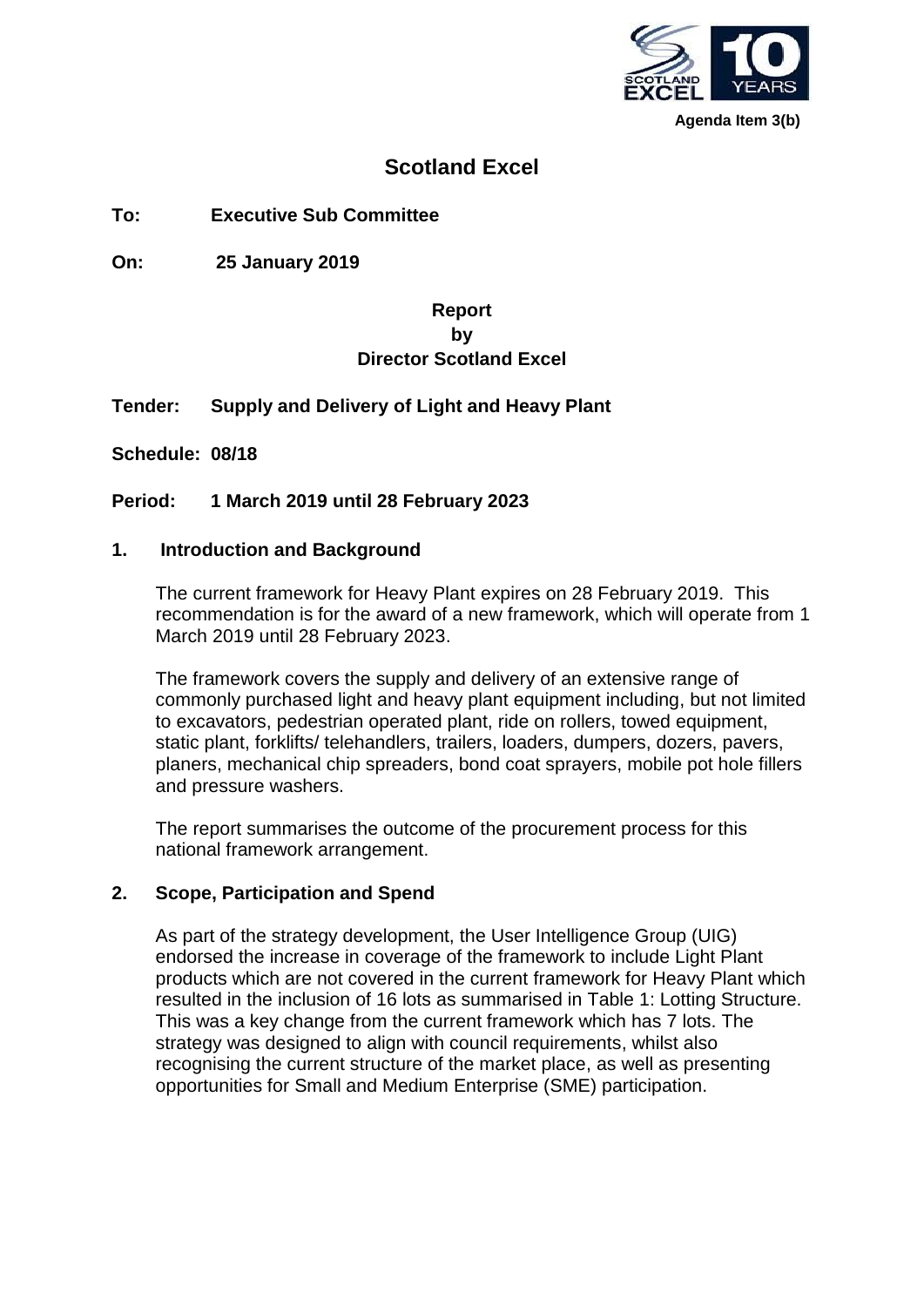## **Table 1: Lotting Structure**

| <b>Lot Number</b> | <b>Description</b>                                                                                                                                                     | <b>Estimated % of Total</b><br><b>Spend</b> |
|-------------------|------------------------------------------------------------------------------------------------------------------------------------------------------------------------|---------------------------------------------|
|                   | Excavators                                                                                                                                                             | 20%                                         |
| $2 - 5$           | Pedestrian Operated Plant,<br>Ride on Rollers, Towed<br><b>Equipment and Static Plant</b>                                                                              | 20%                                         |
| 6                 | Forklifts/Telehandlers                                                                                                                                                 | 10%                                         |
| $7 - 16$          | Trailers, Loaders, Dumpers,<br>Dozers, Pavers, Planers,<br>Mechanical Chip Spreaders,<br><b>Bond Coat Sprayers, Mobile</b><br>Pot Hole Fillers and Pressure<br>Washers | 50%                                         |

As detailed in Appendix 1 - Participation and Spend Summary – Supply and Delivery of Light and Heavy Plant 08-18, it is anticipated that 31 Scottish councils plus Tayside Contracts will participate in this framework renewal although the framework is available for use by all councils.

The forecast annual spend for participating councils is circa £2.8m per annum. The contract was advertised with an estimated value of £40m over the 4-year period with a view that the value of £10m per annum allowed for anticipated growth due to the higher number of Lots and Products from the previous framework, from participating councils, as well as potential participation by other public sector bodies and Scotland Excel associate members. It should be noted however that no guarantee is given of any business or any level of business under the framework.

## **3. Procurement Process**

A Prior Information Notice (PIN) was published on 15<sup>th</sup> June 2018, which resulted in expressions of interest from 63 organisations. Market engagement led to 15 supplier meetings, which helped inform the procurement strategy in areas such as ability to service, market trends, community benefits, sustainability and innovations as well as inclusion of potential products.

A UIG consisting of representatives from participating councils endorsed the procurement strategy on 19<sup>th</sup> July 2018. A working group of technical representatives from councils was formed to review specifications and the technical criteria to adopt during the tender process.

To ensure maximum competition, the UIG agreed that an open tender process should be followed, and this was advertised in the Official Journal of the European Union and the Public Contracts Scotland portal (PCS) on 12th October 2018. The tender documentation was made available for immediate download, via the Public Contracts Scotland Tenders (PCS-T) system.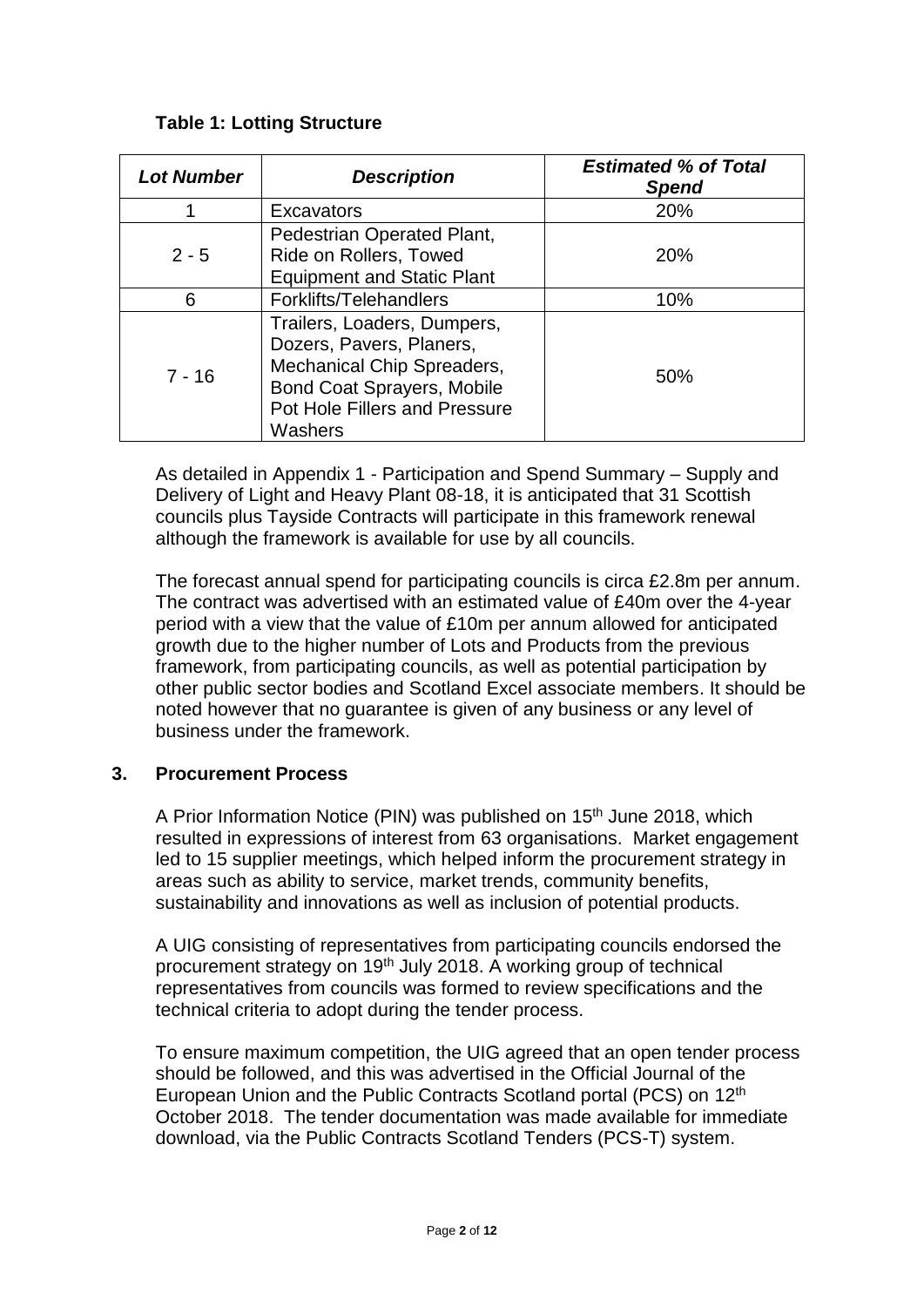The procurement process followed a two-stage tendering procedure. At the first stage, tender European Single Procurement Document (ESPD) responses were assessed against financial capability, technical/professional capability and business probability requirements. Tenderers were required to pass this stage to be eligible for award.

At the second stage, offers were evaluated against the following overarching criteria and weightings, with the technical criteria breakdown shown in Table 2: Technical Scoring Breakdown, below.

| Area                  | <b>Question</b>              | <b>Maximum Score</b><br><b>Available</b> |
|-----------------------|------------------------------|------------------------------------------|
| <b>Commercial 70%</b> |                              |                                          |
|                       | <b>Fair Work Practices</b>   |                                          |
|                       | <b>Community Benefits</b>    | 5                                        |
| <b>Technical 30%</b>  | <b>Spares</b>                |                                          |
|                       | Sustainability               |                                          |
|                       | <b>Operational Processes</b> |                                          |
|                       | <b>Support Services</b>      |                                          |

## **Table 2: Technical Scoring Breakdown**

Within the technical section, tenderers were required to evidence their knowledge and experience by responding to method statements which covered areas including; sustainability, operational processes and community benefits. In addition to these questions, tenderers were asked to provide added value suggestions to councils.

Within the commercial section, tenderers were invited to offer, on a lot by lot basis, a net delivered price for each of the specified products within the lot.

## **4. Report on Offers Received**

The tender document was downloaded by 68 organisations, with 18 tender responses received. A summary of all offers received is provided in Appendix 2 - List of Tenderers with SME Status – Supply and Delivery of Light and Heavy Plant 08-18

Based on the criteria and scoring methodology set out in the tender document, a full evaluation of the compliant offers received was carried out. All received bids were compliant however there were no offers for Lot 13 – Mechanical Chip Spreaders, Lot 14 – Bond Coat Sprayers and Lot 15 – Mobile Pot Hole Fillers. The products included in these lots have in the past been hired and were not included in the previous framework. The intention of including these products was to establish a purchase option should it be required in the future.

Appendix 3 - Scoring and Recommendations, sets out the scoring achieved by each tenderer.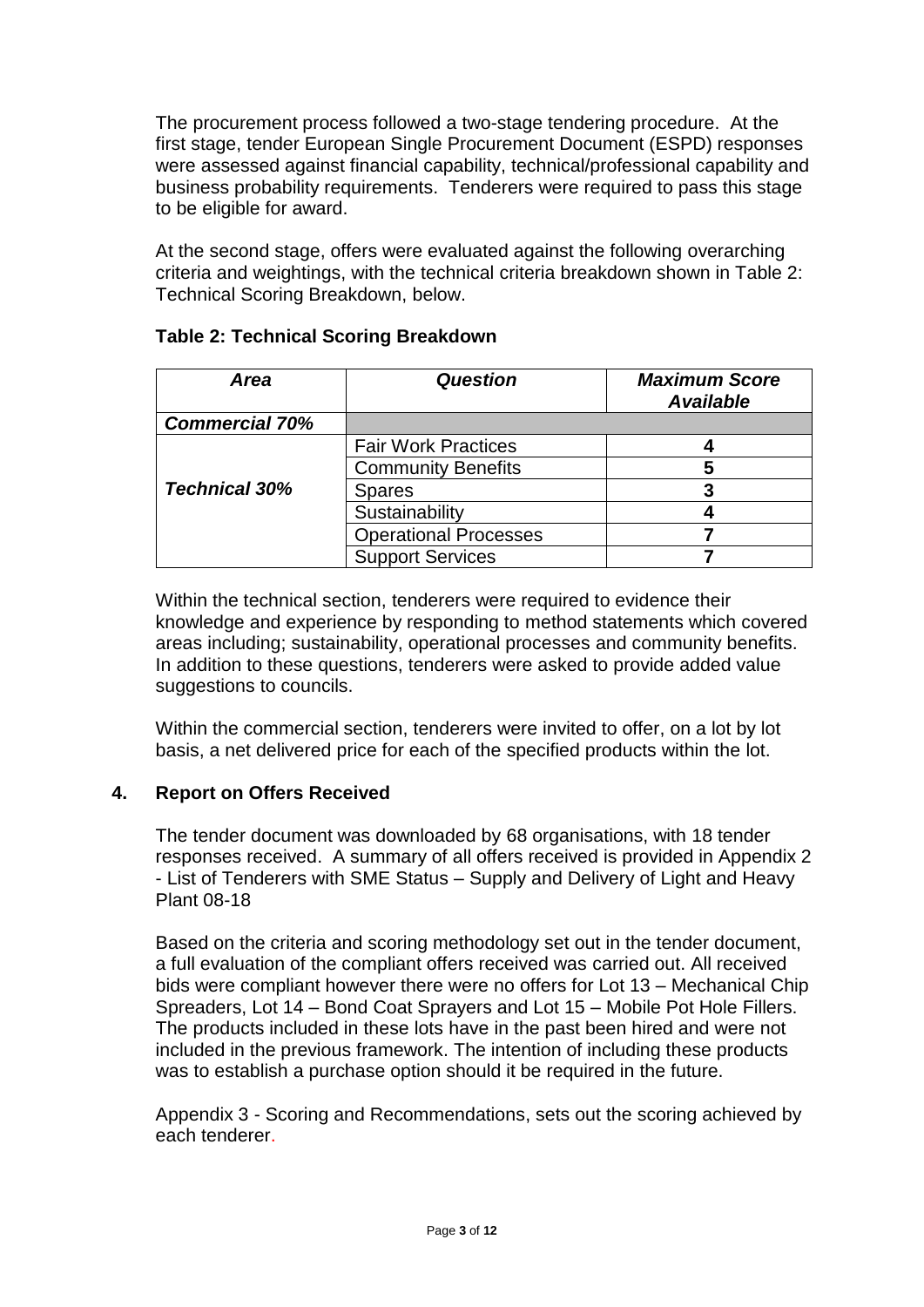#### **5. Recommendations**

Based on the evaluation undertaken, and in line with the criteria and weightings set out above, it is recommended that a multi supplier framework arrangement is awarded to 16 suppliers across the 16 lots as outlined in Appendix 3 - Scoring and Recommendations.

The 16 recommended suppliers can meet operational requirements across all geographical areas and can provide a range of choice and capacity for council members. These 16 recommended suppliers also represent a mix of micro, small, medium and large organisations, with 15 of the recommended suppliers classified as SMEs and three of the recommended suppliers classified as micro.

#### **6. Benefits**

#### **Savings**

Scotland Excel reviewed the potential to conduct a benchmarking exercise for each council based on the available historic information. It is apparent that a significant proportion of plant items will be upgraded to new model designations to be compliant with the supplied technical specifications of the tender. Given this and that the proposed procurement strategy has seen an increase from 7 lots to 16 lots and with significantly more products, this makes evaluating direct comparisons with the current framework product offering challenging.

Indexation enables Scotland Excel to demonstrate to councils continued delivery of best value and to monitor framework prices against market performance. For the current framework, current contract pricing is presently circa 5% below the market however the indexation will be tracked for the new framework using the same indices. However, the new framework is considered as cost neutral.

With regards to the renewal framework, the indexation model will be reviewed to ensure appropriate indices are chosen to demonstrate the delivery of best value to councils. Scotland Excel will work with successful suppliers at mobilisation stage to determine what indices would be the best to monitor in relation to their products.

#### **Price Stability**

All suppliers have agreed to the 12-month fixed price period at the start of the framework. Provision thereafter is for price reviews once per 12-month period to accommodate market fluctuations. All requests for price increases will be evaluated against prevailing market conditions and supporting documentary evidence.

#### **Sustainable Procurement Benefits**

Within the technical section of the tender, the sustainability method statement assessed tenderers in relation to their corporate approach to sustainability and how their organisation promotes recycle, reuse and reduce initiatives to minimise the impact of the supply chain on the environment. A range of sustainable measures were outlined by suppliers including measures to reduce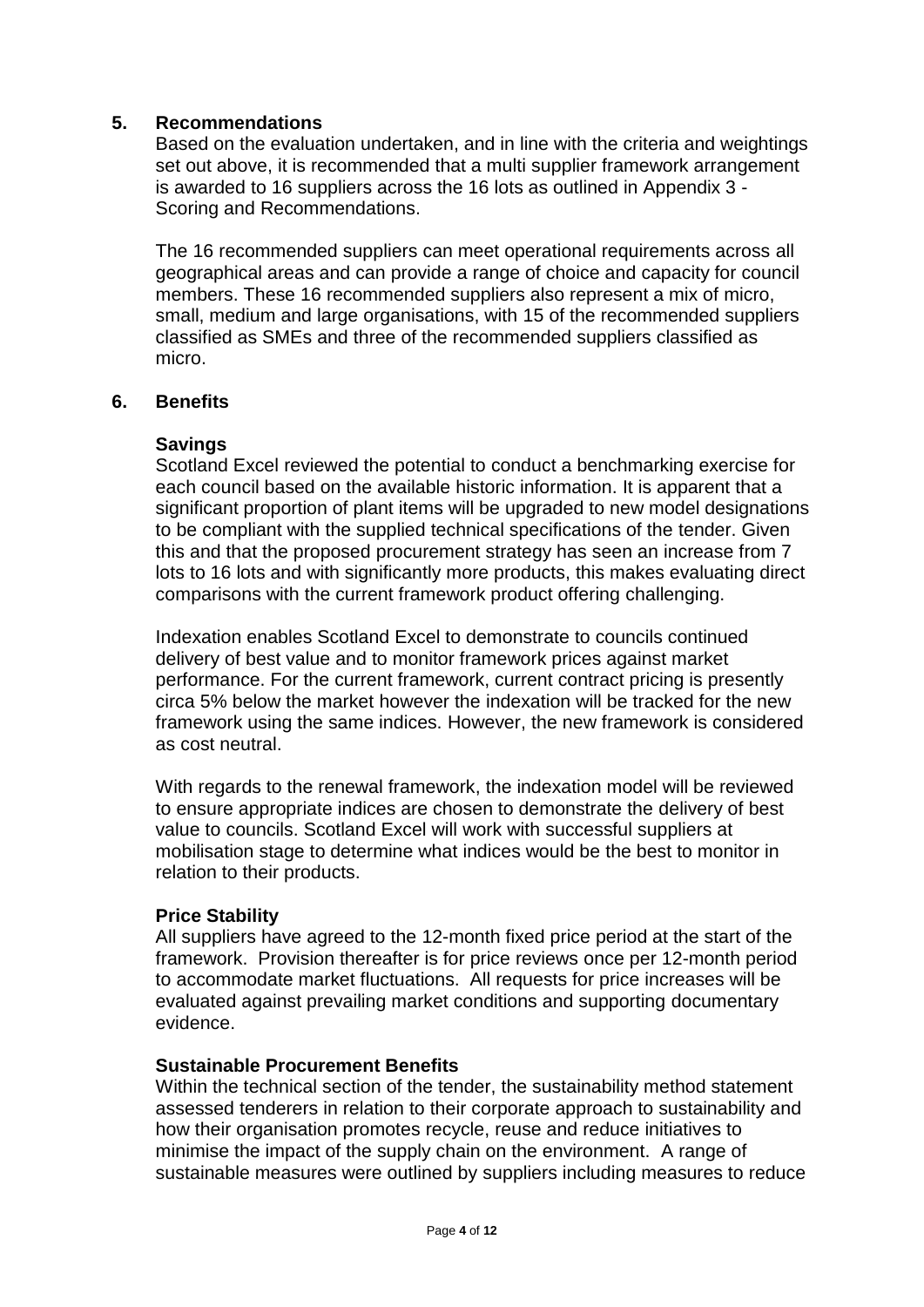waste, methods to reduce carbon footprint in aspects of operations and innovative and sustainable methods of recycling/ disposing of products and/ or packaging at end of life.

Tenderers were also asked to detail leasing options, buy-back options, disposal, second hand purchase options, warranty, spare parts and geographical ability to service the councils under the framework.

#### **Community Benefits**

Tenderers were also asked to detail and demonstrate their commitment to providing community benefits. A range of community benefits dependent on spend levels were offered by Tenderers including:

- Recruitment of additional staff, including modern apprentices
- Sponsorship of local sports teams
- Sponsorship of community events
- Work experience to school children and further education students
- Assistance with community projects
- Training sessions to council apprentices
- Workshop/school/college event
- Employability workshop or event
- Donation of product vouchers

Scotland Excel will support delivery of these commitments during the lifetime of the framework and this will also be reported through ongoing contract management returns. Results reported on community benefits will be disseminated to councils on a six monthly basis.

#### **Fair Work Practices including the Living Wage**

Tenderers were asked a question on their approach to Fair Work Practices for staff employed in the delivery of this framework.

This included questioning Tenderers on how they avoid exploitative employment practices and improve the wider diversity of their staff. In addition, suppliers were also asked for details on what training they provided for their staff, as well as how they proactively engage with them to promote empowerment so that they can fulfil their potential. Most suppliers stated that they offered development programs for their staff, which included training and courses that looked to enhance their skills and advance their careers.

For information, Tenderers were also asked to confirm their approach to the Scottish Living Wage. Of the 16 recommended suppliers:

- 2 are accredited Scottish Living Wage Employers
- 1 is not an accredited Scottish Living Wage Employer, but has committed to gaining accreditation within two years; and
- 10 are not accredited Scottish Living Wage Employers, but pay the Living Wage to all employees (except volunteers, apprentices and interns)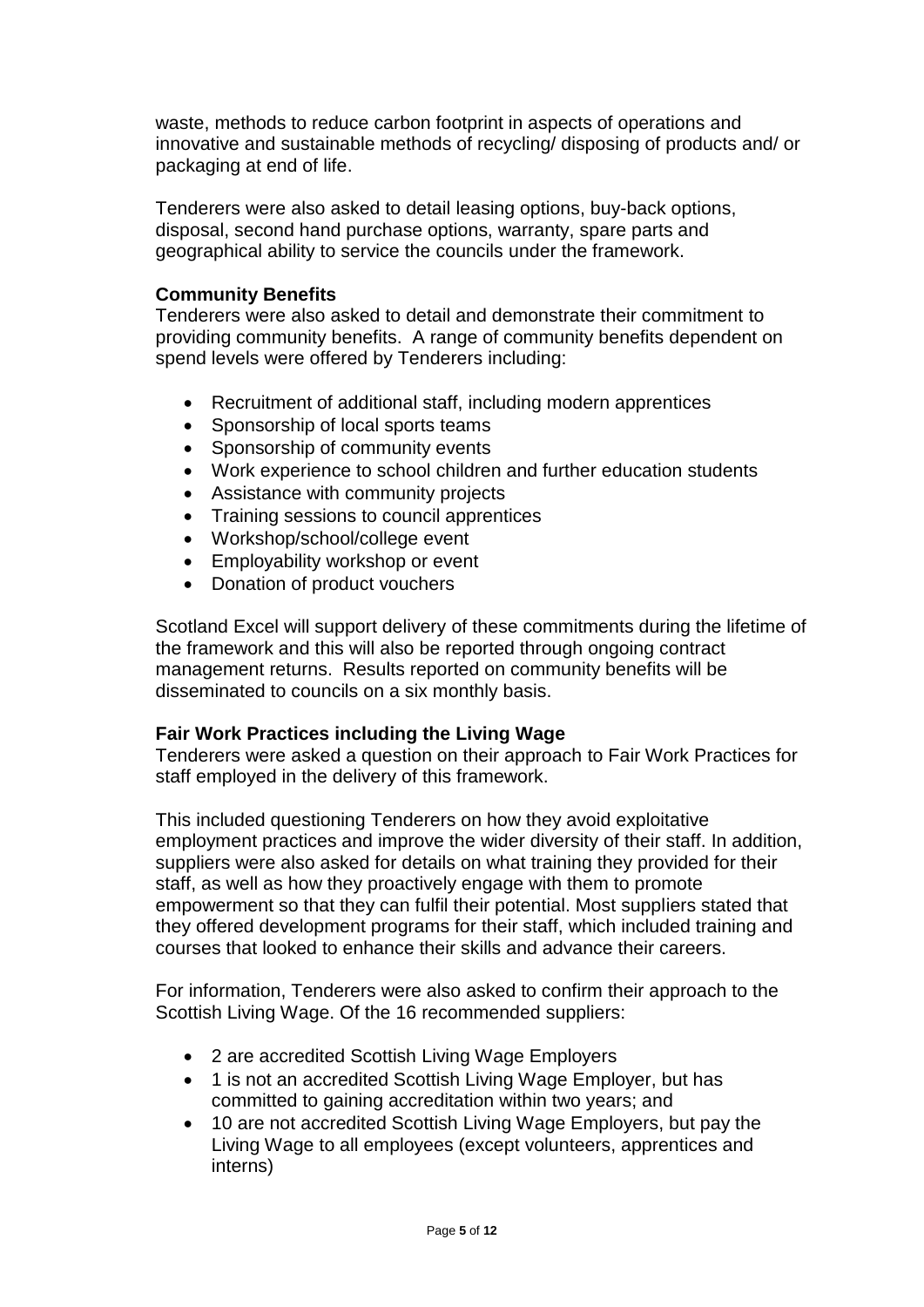Details are contained in Appendix 4 – List of Suppliers with Living Wage Status at Point of Tender

Scotland Excel will continue to monitor Fair Work Practices including the Scottish Living Wage within its contract and supplier management program. Scotland Excel will work with all awarded suppliers who do not yet pay the Scottish Living Wage to encourage them to achieve this.

#### **7. Contract Mobilisation and Management**

All suppliers and participating members will be issued with a mobilisation pack containing all required details to launch the framework. Each supplier will be invited to a mobilisation meeting, if required, to outline the operation of the framework, roles and responsibilities, management information requirements and community benefits commitments.

In accordance with Scotland Excel's established contract and supplier management program, this framework has been classified as a Category 2 arrangement in terms of both risk and spend requiring bi-annual supplier and user group reviews as appropriate.

#### **8. Summary**

This framework for the Supply and Delivery of Light and Heavy Plant aims to maximise collaboration, support councils' roads, construction, fleet, cemetery and grounds maintenance departments to deliver the various services they provide, promote added value and deliver best value. A range of benefits can be reported in relation to best value, price stability, sustainability and community benefits.

The Executive Sub Committee is requested to approve the recommendations contained in this report to award the suppliers and not to award those identified in Appendix 3 - Scoring and Recommendations on to the framework.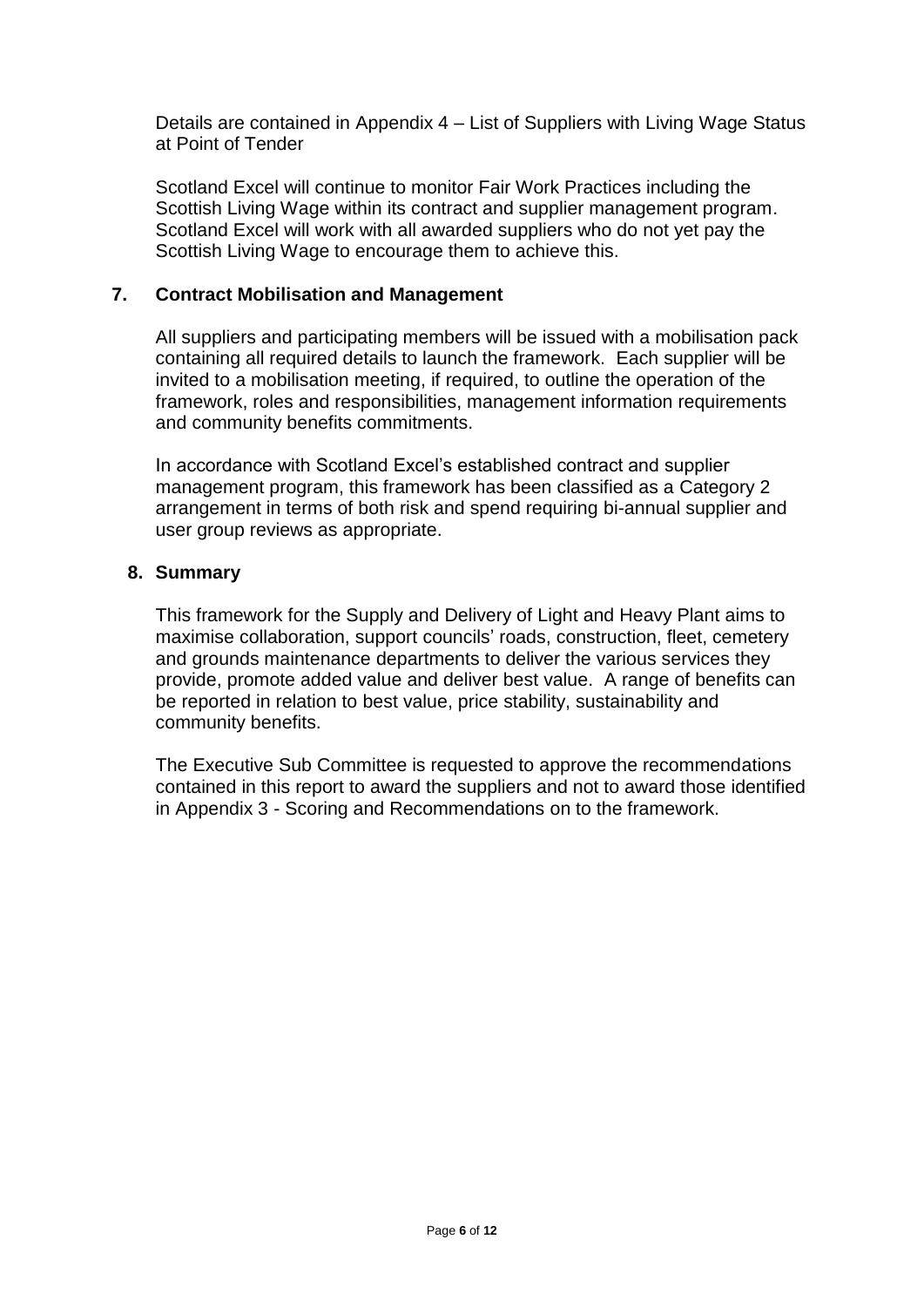## **Appendix 1 – Participation and Spend Summary – Supply and Delivery of Light and Heavy Plant 08-18**

\*Indexation: this column indicates the comparison between relevant market indices and current contract pricing. For this contract, current contract pricing is presently 5% below the market for the expiring Framework.

| <b>COUNCIL NAME</b>                | PARTICIPATING IN NEW (08-18)<br><b>FRAMEWORK</b> | PARTICIPATING ENTRY DATE | <b>VALIDATED ESTIMATED</b><br><b>ANNUAL SPEND</b> | <b>SOURCE OF SPEND</b>   | <b>INDEXATION</b> | % ESTIMATED<br><b>FORECAST SAVINGS</b> | <b>ESTIMATED ANNUAL</b><br>SAVINGS (£) | <b>BASIS OF SAVINGS CALCULATION</b> |
|------------------------------------|--------------------------------------------------|--------------------------|---------------------------------------------------|--------------------------|-------------------|----------------------------------------|----------------------------------------|-------------------------------------|
| <b>ABERDEEN CITY COUNCIL</b>       | Yes                                              | 1st March 2019           | £100,000                                          | <b>Council Confirmed</b> | 5%                | 0%                                     |                                        |                                     |
| <b>ABERDEENSHIRE COUNCIL</b>       | Yes                                              | 1st March 2019           | £241,000                                          | <b>Council Confirmed</b> | 5%                | 0%                                     |                                        |                                     |
| <b>ANGUS COUNCIL</b>               | Yes                                              | 1st March 2019           | £47,180                                           | Historic MI Spend        | 5%                | 0%                                     |                                        |                                     |
| ARGYLL & BUTE COUNCIL              | Yes                                              | 1st March 2019           | £0                                                | Historic MI Spend        | 5%                | 0%                                     |                                        |                                     |
| <b>CITY OF EDINBURGH COUNCIL</b>   | Yes                                              | 1st March 2019           | £0                                                | <b>Council Confirmed</b> | 5%                | 0%                                     |                                        |                                     |
| <b>CLACKMANNANSHIRE COUNCIL</b>    | Yes                                              | 1st March 2019           | £60,000                                           | <b>Council Confirmed</b> | 5%                | 0%                                     |                                        |                                     |
| <b>COMHAIRLE NAN EILEAN SIAR</b>   | Yes                                              | 1st March 2019           | £0                                                | Historic MI Spend        | 5%                | 0%                                     |                                        |                                     |
| DUMFRIES & GALLOWAY COUNCIL        | Yes                                              | 1st March 2019           | £39,143                                           | Historic MI Spend        | 5%                | 0%                                     |                                        |                                     |
| <b>DUNDEE CITY COUNCIL</b>         | Yes                                              | 1st March 2019           | £100,000                                          | <b>Council Confirmed</b> | 5%                | 0%                                     |                                        |                                     |
| <b>EAST AYRSHIRE COUNCIL</b>       | Yes                                              | 1st March 2019           | £0                                                | <b>Council Confirmed</b> | 5%                | 0%                                     |                                        |                                     |
| <b>EAST DUNBARTONSHIRE COUNCIL</b> | Yes                                              | 1st March 2019           | £325,000                                          | Council Confirmed        | 5%                | 0%                                     |                                        |                                     |
| <b>EAST LOTHIAN COUNCIL</b>        | Yes                                              | 1st March 2019           | £76,666                                           | <b>Council Confirmed</b> | 5%                | 0%                                     |                                        |                                     |
| <b>EAST RENFREWSHIRE COUNCIL</b>   | Yes                                              | 1st March 2019           | £32,110                                           | Historic MI Spend        | 5%                | 0%                                     |                                        |                                     |
| <b>FALKIRK COUNCIL</b>             | Yes                                              | 1st March 2019           | £256,666                                          | Council Confirmed        | 5%                | 0%                                     |                                        | Benchmarking against current        |
| <b>FIFE COUNCIL</b>                | Yes                                              | 1st March 2019           | £0                                                | <b>Council Confirmed</b> | 5%                | 0%                                     |                                        | Framework would not provide a       |
| <b>GLASGOW CITY COUNCIL</b>        | Yes                                              | 1st March 2019           | £5,677                                            | Historic MI Spend        | 5%                | 0%                                     | To be                                  | valid comparison to establish       |
| <b>HIGHLAND COUNCIL</b>            | Yes                                              | 1st March 2019           | £100,000                                          | <b>Council Confirmed</b> | 5%                | 0%                                     | determined at                          | savings outlook due to the higher   |
| <b>INVERCLYDE COUNCIL</b>          | Yes                                              | 1st March 2019           | £61,725                                           | <b>Council Confirmed</b> | 5%                | 0%                                     | call-off                               | number of products on the new       |
| <b>MIDLOTHIAN COUNCIL</b>          | Yes                                              | 1st March 2019           | £80,000                                           | <b>Council Confirmed</b> | 5%                | 0%                                     |                                        | Framework and the technology        |
| <b>MORAY COUNCIL</b>               | Yes                                              | 1st March 2019           | £110,000                                          | <b>Council Confirmed</b> | 5%                | 0%                                     |                                        | advancement in the products.        |
| <b>NORTH AYRSHIRE COUNCIL</b>      | Yes                                              | 1st March 2019           | £100,000                                          | Council Confirmed        | 5%                | 0%                                     |                                        |                                     |
| <b>NORTH LANARKSHIRE COUNCIL</b>   | Yes                                              | 1st March 2019           | £25,360                                           | Historic MI Spend        | 5%                | 0%                                     |                                        |                                     |
| <b>ORKNEY ISLANDS COUNCIL</b>      | Yes                                              | 1st March 2019           | £16,275                                           | Historic MI Spend        | 5%                | 0%                                     |                                        |                                     |
| <b>PERTH &amp; KINROSS COUNCIL</b> | Yes                                              | 1st March 2019           | £183,333                                          | <b>Council Confirmed</b> | 5%                | 0%                                     |                                        |                                     |
| <b>RENFREWSHIRE COUNCIL</b>        | Yes                                              | 1st March 2019           | £0                                                | Historic MI Spend        | 5%                | 0%                                     |                                        |                                     |
| <b>SCOTTISH BORDERS COUNCIL</b>    | Yes                                              | 1st March 2019           | £175,000                                          | Council Confirmed        | 5%                | 0%                                     |                                        |                                     |
| SHETLAND ISLANDS COUNCIL           | Yes                                              | 1st March 2019           | £97,033                                           | Historic MI Spend        | 5%                | 0%                                     |                                        |                                     |
| SOUTH AYRSHIRE COUNCIL             | Yes                                              | 1st March 2019           | £30,597                                           | Historic MI Spend        | 5%                | 0%                                     |                                        |                                     |
| SOUTH LANARKSHIRE COUNCIL          | Yes                                              | 1st March 2019           | £300,000                                          | <b>Council Confirmed</b> | 5%                | 0%                                     |                                        |                                     |
| <b>STIRLING COUNCIL</b>            | Yes                                              | 1st March 2019           | £62,873                                           | Historic MI Spend        | 5%                | 0%                                     |                                        |                                     |
| <b>WEST DUNBARTONSHIRE COUNCIL</b> | <b>No</b>                                        | n/a                      | £0                                                | <b>Council Confirmed</b> | 5%                | 0%                                     |                                        |                                     |
| <b>WEST LOTHIAN COUNCIL</b>        | Yes                                              | 1st March 2019           | £0                                                | Historic MI Spend        | 5%                | 0%                                     |                                        |                                     |
| <b>TAYSIDE CONTRACTS</b>           | Yes                                              | 1st March 2019           | £139,925                                          | Historic MI Spend        | 5%                | 0%                                     |                                        |                                     |
| <b>GRAND TOTAL</b>                 |                                                  |                          | £2,765,563                                        |                          |                   | 0%                                     |                                        |                                     |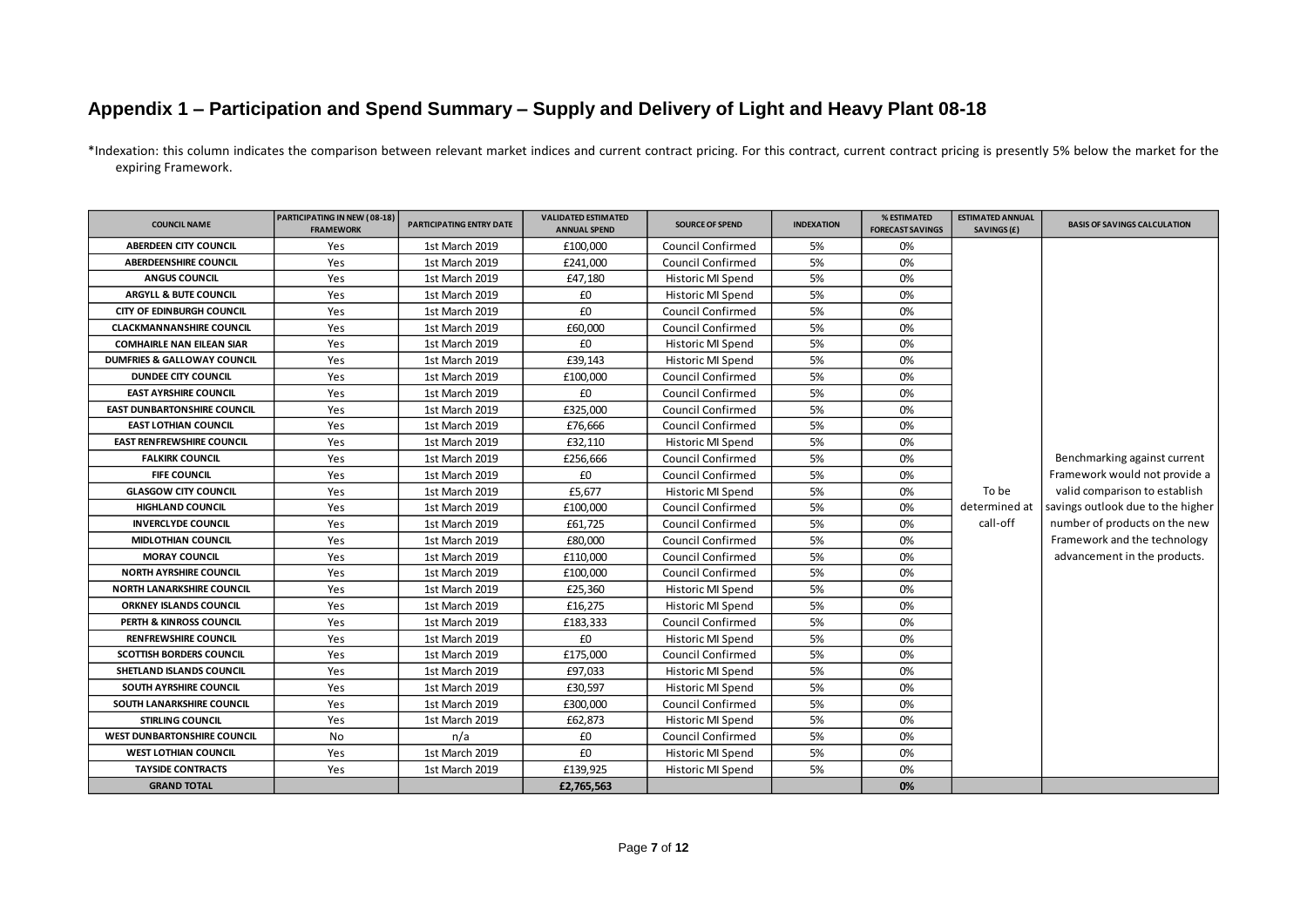## **Appendix 2 – List of Tenderers with SME Status – Supply and Delivery of Light and Heavy Plant 08-18**

Of the 18 suppliers who responded to the tender one was classified as a large company, 9 were medium size, 5 were small size and the remaining 3 companies were classified as micro.

| <b>SUPPLIER</b>                             | <b>SME STATUS</b> | <b>LOCATION</b>        | <b>LOTS TENDERED</b>       |
|---------------------------------------------|-------------------|------------------------|----------------------------|
| <b>Agricar Limited</b>                      | Medium            | Forfar                 | Iб                         |
| <b>Balgownie Limited</b>                    | Medium            | Aberdeen               | 1, 2, 3, 4, 5, 6, 7, 8, 16 |
| <b>Bomag (Great Britain) Limited</b>        | Medium            | Larkfield, Kent        | 11, 12                     |
| <b>Bryson Tractors Limited</b>              | Small             | Lesmahagow             | 1, 6, 7, 8                 |
| <b>Fast Clean (Scotland) Limited</b>        | Micro             | Motherwell             | 16                         |
| Finning (UK) Ltd.                           | Large             | Cannock, Staffordshire | 1, 3, 6, 8, 9, 10, 11, 12  |
| <b>Fraser C Robb Limited</b>                | Small             | Drymen                 | 2, 4, 5, 7, 8              |
| <b>Groundwater Lift Trucks Limited</b>      | Medium            | Stonehaven             | 6                          |
| Hamilton Bros. (Engineering) Limited        | Medium            | Lanark                 | 1, 2, 3, 5, 7              |
| Indespension Ltd                            | Medium            | Horwich, Bolton        |                            |
| Lloyd Limited                               | Medium            | Carlisle               | 1, 2, 3, 6, 7, 8           |
| <b>Powerwasher Services Ltd</b>             | Small             | Laurencekirk           | 4, 5, 16                   |
| <b>R &amp; L Miller Limited</b>             | Small             | Dalry                  | 5, 7                       |
| <b>Ravenhill Limited</b>                    | Medium            | Elgin                  | 1, 2, 3, 5, 6, 7, 8, 16    |
| <b>Reid Hydraulic Services Limited</b>      | Micro             | Arbroath               | 1, 2, 3, 6                 |
| Scot J C B Limited                          | Medium            | Glasgow                | 1, 2, 3, 4, 5, 6, 8        |
| <b>Vantech Engineering Services Limited</b> | Micro             | East Kilbride          |                            |
| Young, Plant and Equipment Sales Limited    | Small             | Doune                  | 1, 2, 3, 4, 5, 6, 7, 8, 9  |
|                                             |                   |                        |                            |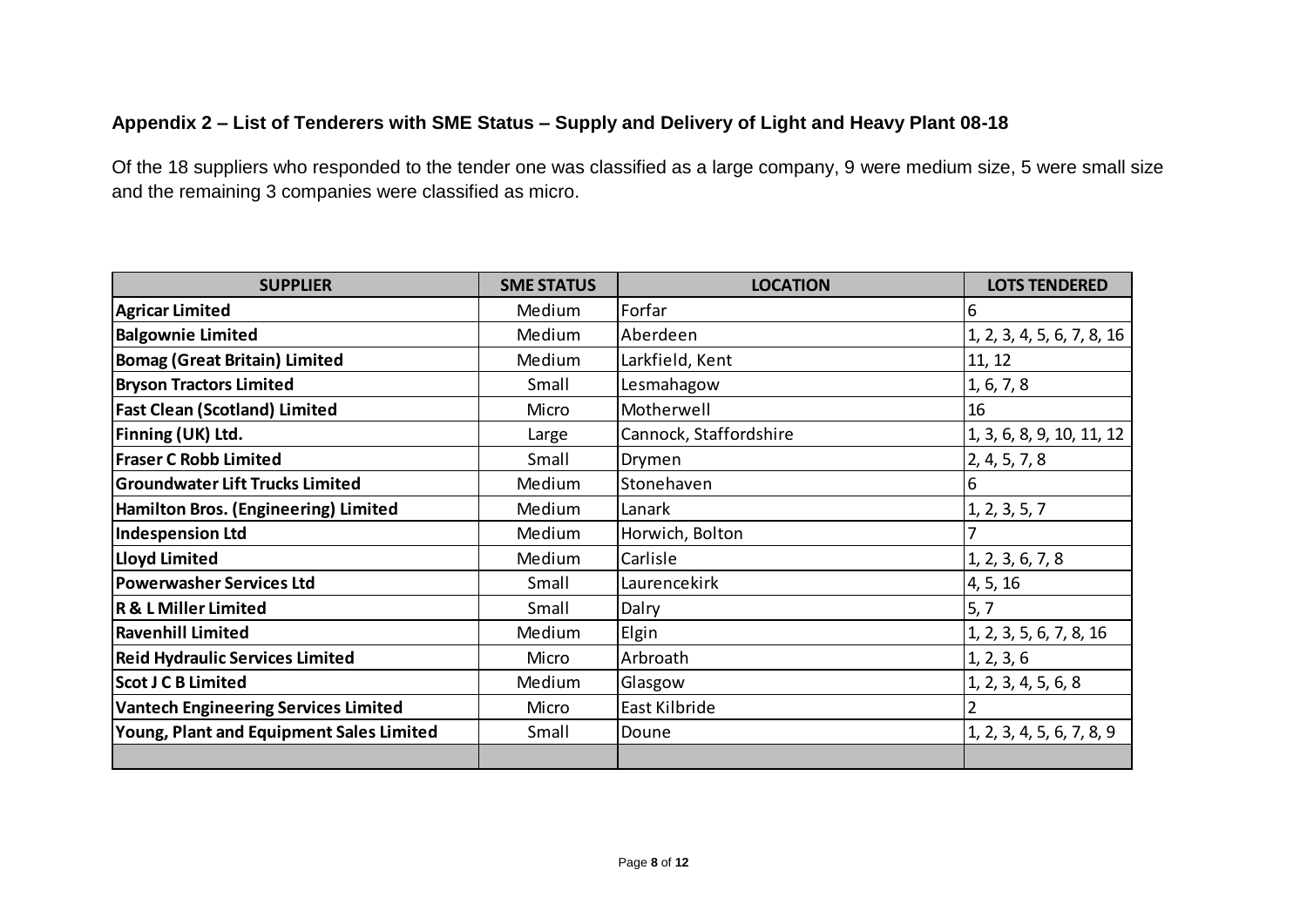# **Appendix 3 - Scoring and Recommendations**

| <b>Lot 1: Excavators</b>                 |              |                      |  | Lot 2: Pedestrian Operated Plant            |              |                 |
|------------------------------------------|--------------|----------------------|--|---------------------------------------------|--------------|-----------------|
| <b>Tenderer</b>                          | <b>Score</b> | <b>Award: Yes/No</b> |  | <b>Tenderer</b>                             | <b>Score</b> | <b>Award: Y</b> |
| Hamilton Bros. (Engineering) Limited     | 91.10        | Yes                  |  | Hamilton Bros. (Engineering) Limited        | 90.62        | Yes             |
| <b>Scot J C B Limited</b>                | 87.47        | Yes                  |  | <b>Scot J C B Limited</b>                   | 88.36        | Yes             |
| <b>Balgownie Limited</b>                 | 87.42        | Yes                  |  | Young, Plant and Equipment Sales Limited    | 86.76        | Yes             |
| <b>Bryson Tractors Limited</b>           | 87.32        | Yes                  |  | <b>Balgownie Limited</b>                    | 86.39        | Yes             |
| Young, Plant and Equipment Sales Limited | 86.85        | Yes                  |  | <b>Fraser C Robb Limited</b>                | 85.49        | Yes             |
| <b>Ravenhill Limited</b>                 | 84.12        | Yes                  |  | <b>Ravenhill Limited</b>                    | 75.95        | Yes             |
| <b>Lloyd Limited</b>                     | 80.65        | Yes                  |  | <b>Lloyd Limited</b>                        | 75.49        | Yes             |
| Finning (UK) Ltd.                        | 77.77        | Yes                  |  | <b>Vantech Engineering Services Limited</b> | 73.72        | Yes             |
| <b>Reid Hydraulic Services Limited</b>   | 74.74        | Yes                  |  | <b>Reid Hydraulic Services Limited</b>      | 61.07        | Yes             |

| <b>Lot 1: Excavators</b>               |              |                      | Lot 2: Pedestrian Operated Plant            |              |               |
|----------------------------------------|--------------|----------------------|---------------------------------------------|--------------|---------------|
| <b>Tenderer</b>                        | <b>Score</b> | <b>Award: Yes/No</b> | <b>Tenderer</b>                             | <b>Score</b> | Award: Yes/No |
| milton Bros. (Engineering) Limited     | 91.10        | Yes                  | Hamilton Bros. (Engineering) Limited        | 90.62        | Yes           |
| <b>Scot J C B Limited</b>              | 87.47        | Yes                  | <b>Scot J C B Limited</b>                   | 88.36        | Yes           |
| <b>Balgownie Limited</b>               | 87.42        | Yes                  | Young, Plant and Equipment Sales Limited    | 86.76        | Yes           |
| <b>Bryson Tractors Limited</b>         | 87.32        | Yes                  | <b>Balgownie Limited</b>                    | 86.39        | Yes           |
| g, Plant and Equipment Sales Limited   | 86.85        | Yes                  | <b>Fraser C Robb Limited</b>                | 85.49        | Yes           |
| <b>Ravenhill Limited</b>               | 84.12        | Yes                  | <b>Ravenhill Limited</b>                    | 75.95        | Yes           |
| <b>Lloyd Limited</b>                   | 80.65        | Yes                  | <b>Lloyd Limited</b>                        | 75.49        | Yes           |
| Finning (UK) Ltd.                      | 77.77        | Yes                  | <b>Vantech Engineering Services Limited</b> | 73.72        | Yes           |
| <b>Reid Hydraulic Services Limited</b> | 74.74        | Yes                  | <b>Reid Hydraulic Services Limited</b>      | 61.07        | Yes           |
|                                        |              |                      |                                             |              |               |

| Lot 3: Ride-On Rollers                   |              |               | Lot 4: Towed Equipment                   |              |                 |
|------------------------------------------|--------------|---------------|------------------------------------------|--------------|-----------------|
| <b>Tenderer</b>                          | <b>Score</b> | Award: Yes/No | <b>Tenderer</b>                          | <b>Score</b> | <b>Award: Y</b> |
| <b>Scot J C B Limited</b>                | 93.25        | Yes           | <b>Balgownie Limited</b>                 | 90.75        | Yes             |
| Hamilton Bros. (Engineering) Limited     | 87.66        | Yes           | <b>Fraser C Robb Limited</b>             | 84.30        | Yes             |
| <b>Ravenhill Limited</b>                 | 86.52        | Yes           | Young, Plant and Equipment Sales Limited | 83.38        | Yes             |
| <b>Balgownie Limited</b>                 | 84.82        | Yes           | <b>Scot J C B Limited</b>                | 82.00        | Yes             |
| Young, Plant and Equipment Sales Limited | 84.09        | Yes           | <b>Powerwasher Services Limited</b>      | 72.73        | Yes             |
| Finning (UK) Ltd.                        | 81.98        | Yes           |                                          |              |                 |
| <b>Reid Hydraulic Services Limited</b>   | 77.38        | Yes           |                                          |              |                 |
| <b>Lloyd Limited</b>                     | 70.01        | Yes           |                                          |              |                 |

| Lot 3: Ride-On Rollers             |              |               | Lot 4: Towed Equipment                   |              |               |  |
|------------------------------------|--------------|---------------|------------------------------------------|--------------|---------------|--|
| <b>Tenderer</b>                    | <b>Score</b> | Award: Yes/No | <b>Tenderer</b>                          | <b>Score</b> | Award: Yes/No |  |
| <b>Scot J C B Limited</b>          | 93.25        | Yes           | <b>Balgownie Limited</b>                 | 90.75        | Yes           |  |
| <b>Bros.</b> (Engineering) Limited | 87.66        | Yes           | <b>Fraser C Robb Limited</b>             | 84.30        | Yes           |  |
| <b>Ravenhill Limited</b>           | 86.52        | Yes           | Young, Plant and Equipment Sales Limited | 83.38        | Yes           |  |
| <b>Balgownie Limited</b>           | 84.82        | Yes           | <b>Scot J C B Limited</b>                | 82.00        | Yes           |  |
| t and Equipment Sales Limited      | 84.09        | Yes           | <b>Powerwasher Services Limited</b>      | 72.73        | Yes           |  |
|                                    |              |               |                                          |              |               |  |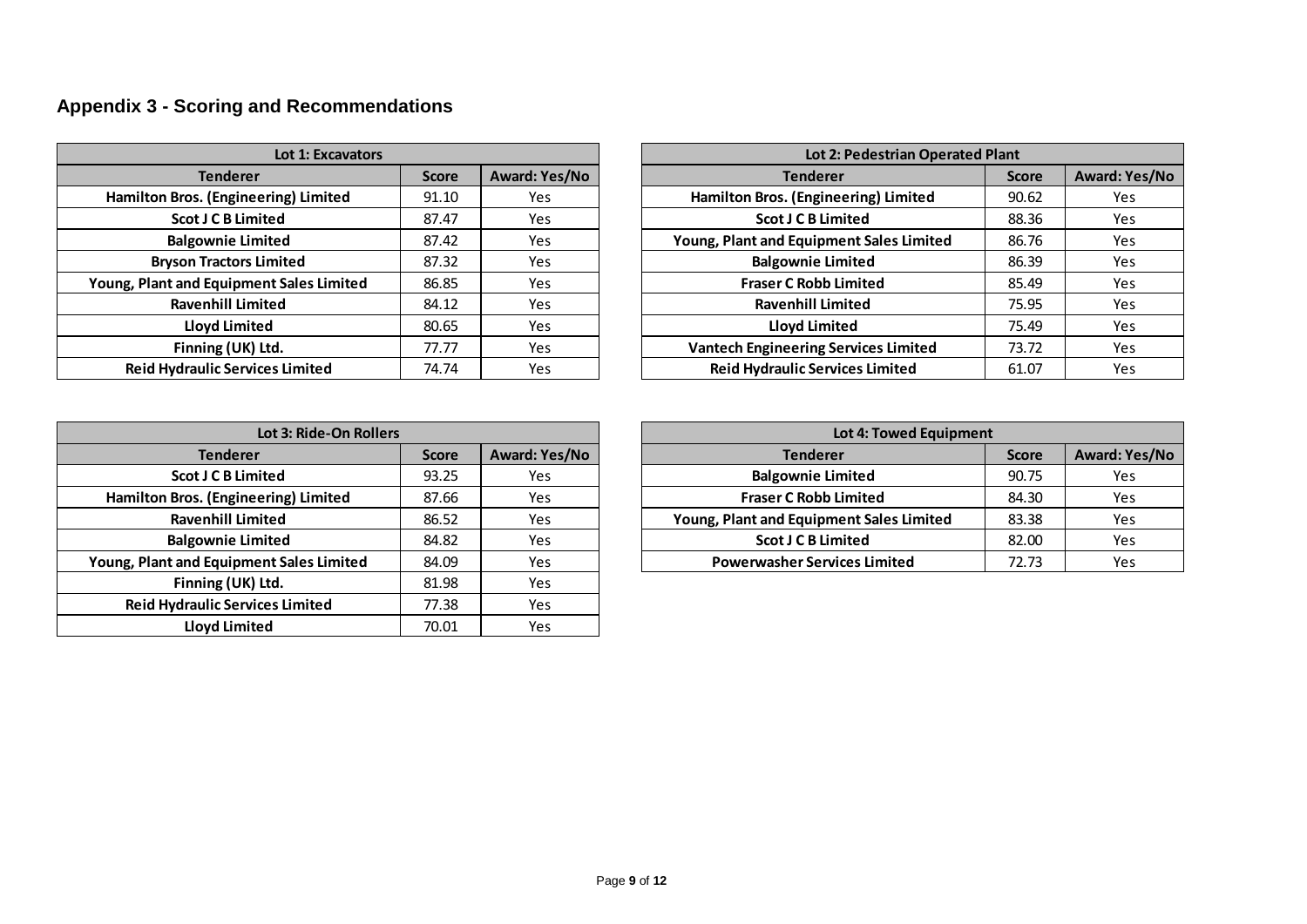| <b>Lot 5: Static Plant</b>               |              |                      |  | Lot 6: Forklifts & Telehandlers          |              |                 |
|------------------------------------------|--------------|----------------------|--|------------------------------------------|--------------|-----------------|
| <b>Tenderer</b>                          | <b>Score</b> | <b>Award: Yes/No</b> |  | <b>Tenderer</b>                          | <b>Score</b> | <b>Award: Y</b> |
| Young, Plant and Equipment Sales Limited | 85.89        | Yes                  |  | <b>Scot J C B Limited</b>                | 89.91        | Yes             |
| <b>Ravenhill Limited</b>                 | 80.53        | Yes                  |  | <b>Groundwater Lift Trucks Limited</b>   | 88.71        | Yes             |
| <b>Balgownie Limited</b>                 | 76.37        | Yes                  |  | <b>Bryson Tractors Limited</b>           | 85.51        | Yes             |
| <b>Powerwasher Services Limited</b>      | 74.52        | <b>Yes</b>           |  | <b>Balgownie Limited</b>                 | 83.12        | Yes             |
| <b>Fraser C Robb Limited</b>             | 71.42        | <b>Yes</b>           |  | Young, Plant and Equipment Sales Limited | 81.47        | Yes             |
| Hamilton Bros. (Engineering) Limited     | 69.22        | Yes                  |  | <b>Lloyd Limited</b>                     | 79.25        | Yes             |
| <b>Scot J C B Limited</b>                | 67.58        | <b>Yes</b>           |  | <b>Reid Hydraulic Services Ltd</b>       | 76.25        | Yes             |
| <b>R &amp; L Miller Limited</b>          | 64.56        | <b>Yes</b>           |  | Finning (UK) Ltd.                        | 74.98        | Yes             |

| <b>Lot 5: Static Plant</b>             |              |               | Lot 6: Forklifts & Telehandlers          |              |
|----------------------------------------|--------------|---------------|------------------------------------------|--------------|
| <b>Tenderer</b>                        | <b>Score</b> | Award: Yes/No | <b>Tenderer</b>                          | <b>Score</b> |
| ung, Plant and Equipment Sales Limited | 85.89        | Yes           | <b>Scot J C B Limited</b>                | 89.91        |
| <b>Ravenhill Limited</b>               | 80.53        | Yes           | <b>Groundwater Lift Trucks Limited</b>   | 88.71        |
| <b>Balgownie Limited</b>               | 76.37        | Yes           | <b>Bryson Tractors Limited</b>           | 85.51        |
| <b>Powerwasher Services Limited</b>    | 74.52        | Yes           | <b>Balgownie Limited</b>                 | 83.12        |
| <b>Fraser C Robb Limited</b>           | 71.42        | Yes           | Young, Plant and Equipment Sales Limited | 81.47        |
| Hamilton Bros. (Engineering) Limited   | 69.22        | Yes           | <b>Lloyd Limited</b>                     | 79.25        |
| <b>Scot J C B Limited</b>              | 67.58        | Yes           | <b>Reid Hydraulic Services Ltd</b>       | 76.25        |
| <b>R &amp; L Miller Limited</b>        | 64.56        | Yes           | Finning (UK) Ltd.                        | 74.98        |
|                                        |              |               | <b>Ravenhill Limited</b>                 | 65.92        |
|                                        |              |               | <b>Agricar Limited</b>                   | 54.89        |

| <b>Lot 7: Trailers</b>                   |              |               |  | Lot 8: Loaders                           |              |                 |
|------------------------------------------|--------------|---------------|--|------------------------------------------|--------------|-----------------|
| <b>Tenderer</b>                          | <b>Score</b> | Award: Yes/No |  | <b>Tenderer</b>                          | <b>Score</b> | <b>Award: Y</b> |
| Hamilton Bros. (Engineering) Limited     | 89.44        | Yes           |  | <b>Bryson Tractors Limited</b>           | 91.14        | Yes             |
| <b>Fraser C Robb Limited</b>             | 86.52        | Yes           |  | <b>Fraser C Robb Limited</b>             | 90.57        | Yes             |
| <b>Bryson Tractors Limited</b>           | 86.27        | Yes           |  | Young, Plant and Equipment Sales Limited | 88.61        | Yes             |
| R & L Miller Limited                     | 81.00        | Yes           |  | <b>Balgownie Limited</b>                 | 87.54        | Yes             |
| <b>Balgownie Limited</b>                 | 80.82        | Yes           |  | Finning (UK) Ltd.                        | 85.79        | Yes             |
| Young, Plant and Equipment Sales Limited | 77.02        | <b>Yes</b>    |  | <b>Scot J C B Limited</b>                | 84.82        | Yes             |
| <b>Indespension Ltd</b>                  | 70.49        | Yes           |  | <b>Ravenhill Limited</b>                 | 83.79        | Yes             |
| <b>Ravenhill Limited</b>                 | 70.32        | <b>Yes</b>    |  | <b>Lloyd Limited</b>                     | 81.96        | Yes             |
| <b>Lloyd Limited</b>                     | 67.47        | Yes           |  |                                          |              |                 |

| Lot 7: Trailers                 |              |               | Lot 8: Loaders                           |              |               |  |  |
|---------------------------------|--------------|---------------|------------------------------------------|--------------|---------------|--|--|
| <b>Tenderer</b>                 | <b>Score</b> | Award: Yes/No | <b>Tenderer</b>                          | <b>Score</b> | Award: Yes/No |  |  |
| on Bros. (Engineering) Limited  | 89.44        | Yes           | <b>Bryson Tractors Limited</b>           | 91.14        | Yes           |  |  |
| <b>Fraser C Robb Limited</b>    | 86.52        | Yes           | <b>Fraser C Robb Limited</b>             | 90.57        | Yes           |  |  |
| <b>Bryson Tractors Limited</b>  | 86.27        | Yes           | Young, Plant and Equipment Sales Limited | 88.61        | Yes           |  |  |
| R & L Miller Limited            | 81.00        | Yes           | <b>Balgownie Limited</b>                 | 87.54        | Yes           |  |  |
| <b>Balgownie Limited</b>        | 80.82        | Yes           | Finning (UK) Ltd.                        | 85.79        | Yes           |  |  |
| ant and Equipment Sales Limited | 77.02        | Yes           | <b>Scot J C B Limited</b>                | 84.82        | Yes           |  |  |
| <b>Indespension Ltd</b>         | 70.49        | Yes           | <b>Ravenhill Limited</b>                 | 83.79        | Yes           |  |  |
| <b>Ravenhill Limited</b>        | 70.32        | Yes           | <b>Lloyd Limited</b>                     | 81.96        | Yes           |  |  |
|                                 |              |               |                                          |              |               |  |  |

| Lot 9: Dumpers                           |       |               | Lot 10: Dozers    |              |                 |
|------------------------------------------|-------|---------------|-------------------|--------------|-----------------|
| <b>Tenderer</b>                          | Score | Award: Yes/No | <b>Tenderer</b>   | <b>Score</b> | <b>Award: Y</b> |
| Young, Plant and Equipment Sales Limited | 88.61 | Yes           | Finning (UK) Ltd. | 93.50        | Yes             |
| Finning (UK) Ltd.                        | 85.94 | Yes           |                   |              |                 |

| Lot 9: Dumpers          |       |               | Lot 10: Dozers    |       |                      |
|-------------------------|-------|---------------|-------------------|-------|----------------------|
| Tenderer                | Score | Award: Yes/No | <b>Tenderer</b>   | Score | <b>Award: Yes/No</b> |
| Equipment Sales Limited | 88.61 | Yes           | Finning (UK) Ltd. | 93.50 | Yes                  |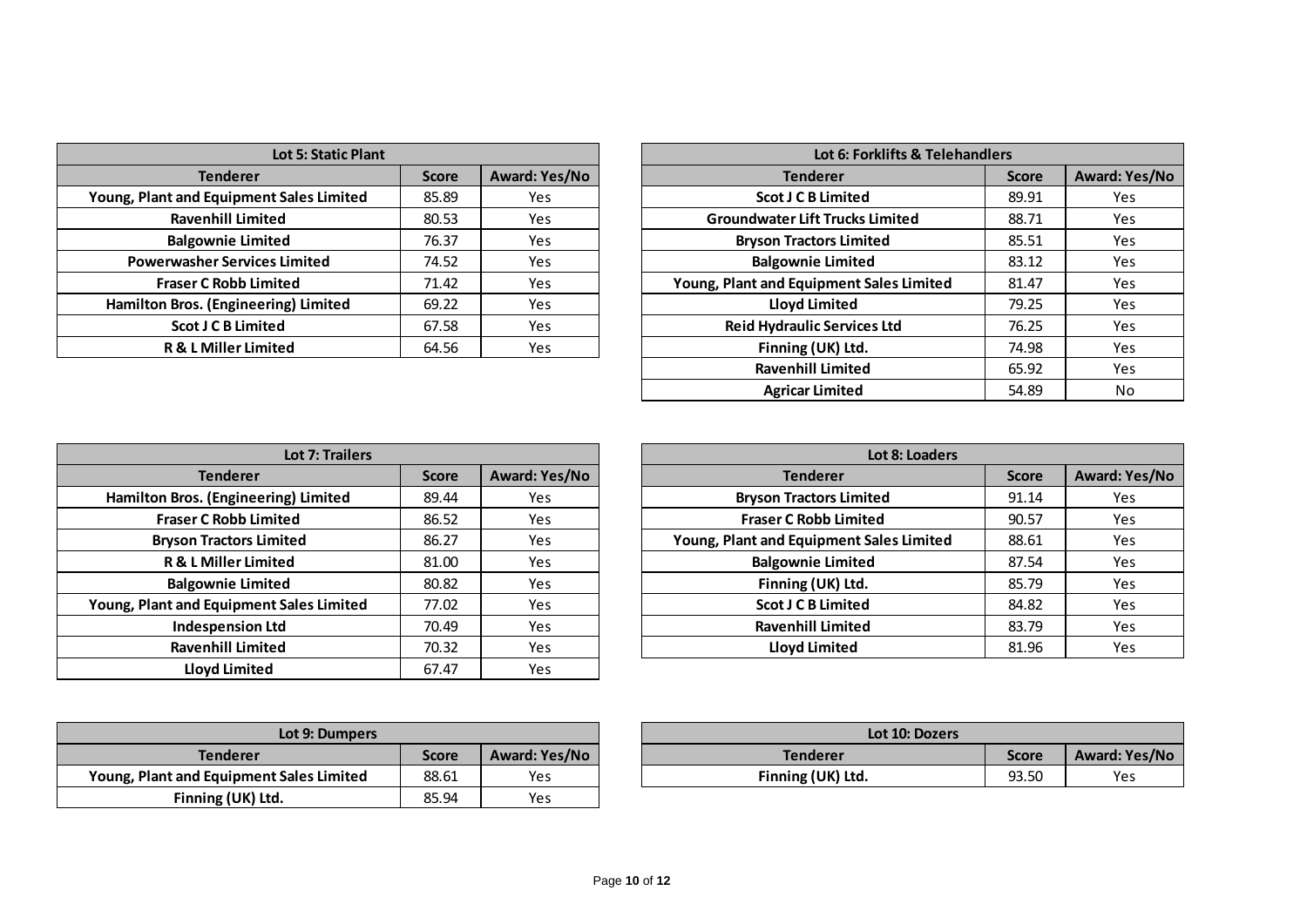| Lot 11: Pavers                       | Lot 12: Planars |               |                                      |
|--------------------------------------|-----------------|---------------|--------------------------------------|
| <b>Tenderer</b>                      | <b>Score</b>    | Award: Yes/No | <b>Tenderer</b>                      |
| Finning (UK) Ltd.                    | 93.50           | Yes           | Finning (UK) Ltd.                    |
| <b>Bomag (Great Britain) Limited</b> | 81.79           | Yes           | <b>Bomag (Great Britain) Limited</b> |

| Lot 11: Pavers                |       |               | Lot 12: Planars                      |              |               |
|-------------------------------|-------|---------------|--------------------------------------|--------------|---------------|
| <b>Tenderer</b>               | Score | Award: Yes/No | <b>Tenderer</b>                      | <b>Score</b> | Award: Yes/No |
| Finning (UK) Ltd.             | 93.50 | Yes           | Finning (UK) Ltd.                    | 93.50        | Yes           |
| Bomag (Great Britain) Limited | 81.79 | Yes           | <b>Bomag (Great Britain) Limited</b> | 77.00        | Yes           |

| Lot 13: Mechanical Chip Spreaders | Lot 14: Bond Coat Sprayers |               |                 |  |
|-----------------------------------|----------------------------|---------------|-----------------|--|
| <b>Tenderer</b>                   | <b>Score</b>               | Award: Yes/No | <b>Tenderer</b> |  |
| <b>No Bids</b>                    |                            |               | <b>No Bids</b>  |  |

| Lot 13: Mechanical Chip Spreaders |       |               | <b>Lot 14: Bond Coat Sprayers</b> |       |               |
|-----------------------------------|-------|---------------|-----------------------------------|-------|---------------|
| Tenderer                          | Score | Award: Yes/No | <b>Tenderer</b>                   | Score | Award: Yes/No |
| <b>No Bids</b>                    |       |               | <b>No Bids</b>                    |       |               |

| Lot 15: Mobile Pot Hole Fillers |              |               | <b>Lot 16: Pressure Washers</b>     |  |
|---------------------------------|--------------|---------------|-------------------------------------|--|
| Tenderer                        | <b>Score</b> | Award: Yes/No | <b>Tenderer</b>                     |  |
| <b>No Bids</b>                  |              |               | <b>Powerwasher Services Limited</b> |  |
|                                 |              |               |                                     |  |

| Lot 15: Mobile Pot Hole Fillers |              |               | Lot 16: Pressure Washers             |               |     |  |
|---------------------------------|--------------|---------------|--------------------------------------|---------------|-----|--|
| <b>Tenderer</b>                 | <b>Score</b> | Award: Yes/No | <b>Tenderer</b>                      | Award: Yes/No |     |  |
| <b>No Bids</b>                  |              |               | <b>Powerwasher Services Limited</b>  | 84.42         | Yes |  |
|                                 |              |               | <b>Balgownie Limited</b>             | 80.34         | Yes |  |
|                                 |              |               | <b>Ravenhill Limited</b>             | 67.43         | Yes |  |
|                                 |              |               | <b>Fast Clean (Scotland) Limited</b> | 54.36         | No  |  |
|                                 |              |               |                                      |               |     |  |
|                                 |              |               |                                      |               |     |  |